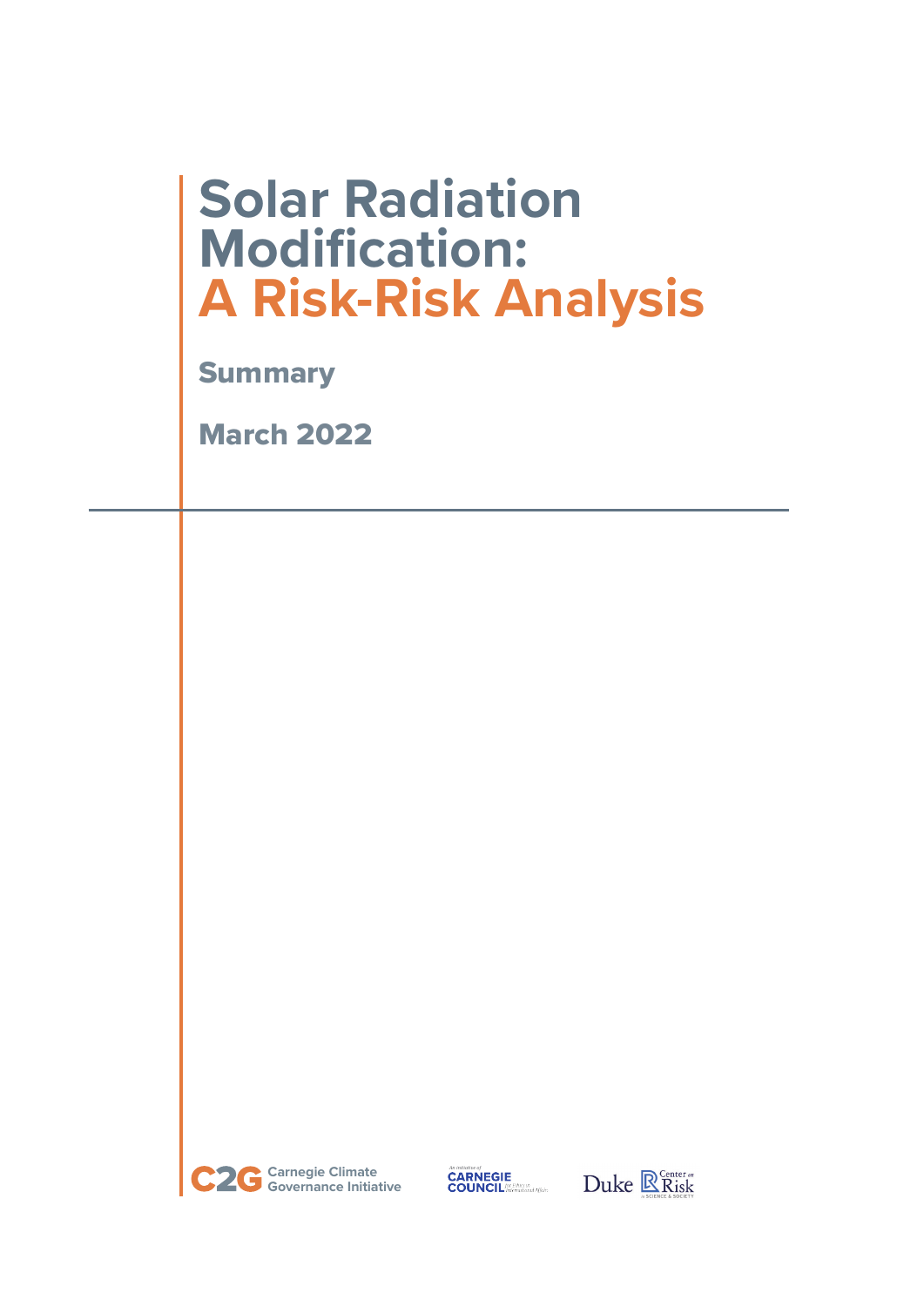### **Authors**

Tyler Felgenhauer, Duke Center on Risk, Duke University, USA

Govindasamy Bala, Centre for Atmospheric and Oceanic Sciences,

Indian Institute of Science, India

Mark E. Borsuk, Pratt School of Engineering and Duke Center on Risk, Duke University, USA Matthew Brune, Duke Center on Risk, Duke University, USA

Inés Camilloni, Universidad de Buenos Aires, Facultad de Ciencias Exactas y Naturales, Departamento de Ciencias de la Atmósfera y los Océanos and CONICET – Universidad de Buenos Aires. Centro de Investigaciones del Mar y la Atmósfera, Argentina

Jonathan B. Wiener, Law School, Nicholas School, Sanford School, and Duke Center on Risk, Duke University, USA

Jianhua Xu, Department of Environmental Management, College of Environmental Sciences and Engineering and Institute for Global Health and Development, Peking University, China

### **Publishing information**

This report was commissioned and funded by the Carnegie Climate Governance Initiative (C2G) which is an initiative of the Carnegie Council for Ethics and International Affairs (CCEIA). Any views expressed in this report are solely those of its authors, and do not reflect any official positions of the authors' organisations, nor those of C2G, CCEIA, reviewers, or other contributors.



This publication is licensed under https://creativecommons.org/licenses/by-nc-sa/4.0/ and may be reproduced in whole or in part and in any form for education or non-profit purposes without special permission from C2G, provided acknowledgement or proper referencing of the source is made.

### **Suggested citation**

Felgenhauer, T., Bala, G., Borsuk, M., Brune, M., Camilloni, I., Wiener, J.B., Xu, J. (2022). *Solar Radiation Modification: A Risk-Risk Analysis - Summary*, Carnegie Climate Governance Initiative (C2G), March, New York, NY: www.c2g2.net

### **Acknowledgements**

The authors thank the generous contributions of time and insight from Nicholas Harrison, Janos Pasztor, Cynthia Scharf, and Kai-Uwe Schmidt at C2G and external reviewers Marie-Valentine Florin, International Risk Governance Center, and Matthias Honegger, Perspectives Climate Research and Copernicus Institute for Sustainable Development, Utrecht University. The authors are also thankful for additional helpful reviews from Simone Tilmes, National Center for Atmospheric Research (NCAR); Arden Rowell, University of Illinois College of Law; and John D. Graham, Paul H. O'Neill School of Public and Environmental Affairs, Indiana University.

For questions or corrections please contact: contact@c2g2.net

To download the full report visit: www.c2g2.net





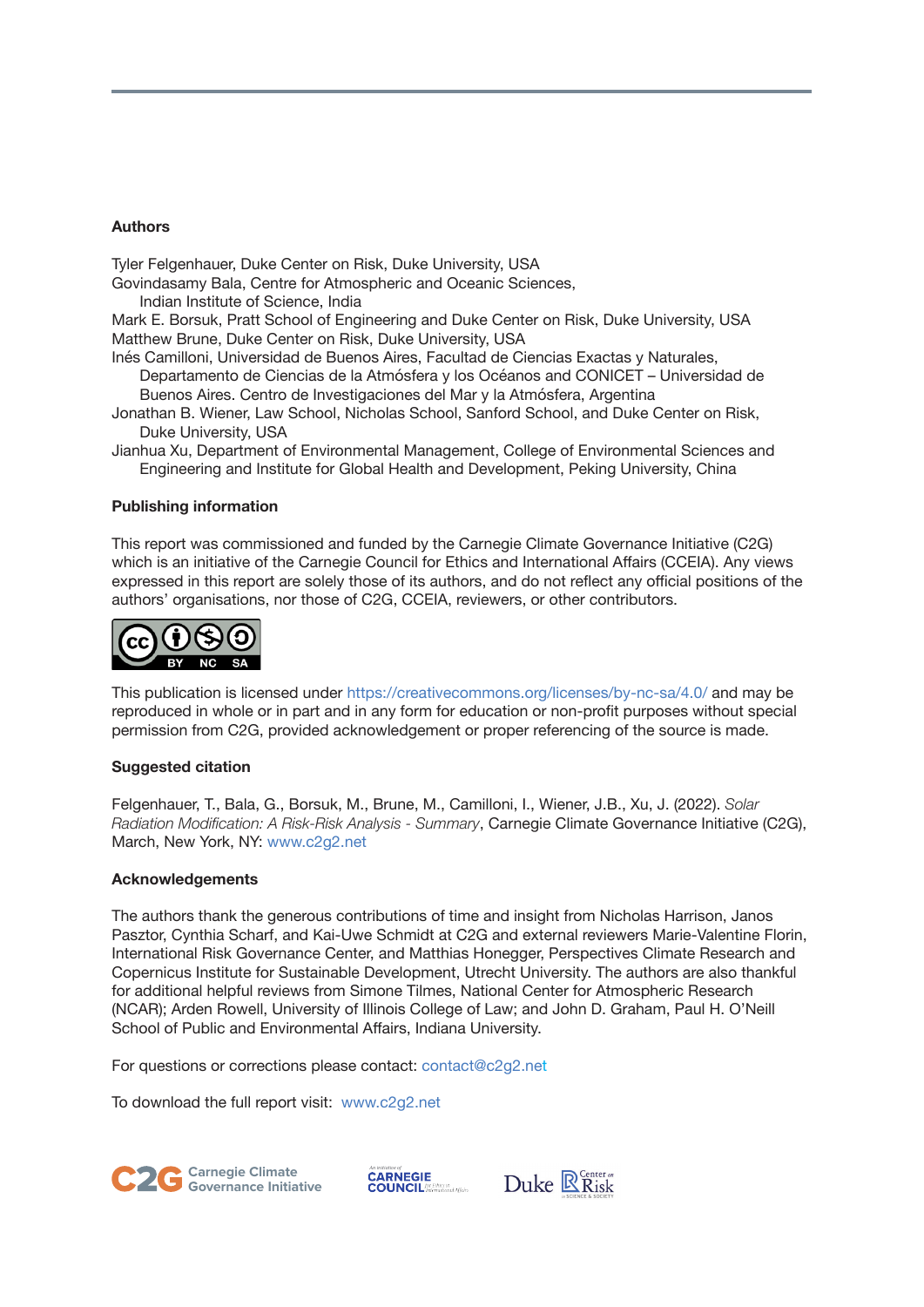## **Summary**

### **Solar radiation modification as an additional climate risk reduction strategy**

Climate change poses multiple, interacting risks to human society and the environment which are only expected to worsen with additional warming. Managing these risks going forward requires a portfolio of policy responses. Mitigation strategies (which include both the reduction of greenhouse gas (GHG) emissions and the removal of carbon dioxide from the atmosphere (CDR)) must remain the policy focus, as they are the only means for addressing the root cause of climate change. However, it may be extremely difficult to meet the global warming temperature goals of 1.5 or 2°C stipulated in the Paris Agreement on climate with mitigation alone. Further, as  $\mathrm{CO}_2$  (the primary driver of current climate change) has a long lifetime in the atmosphere,  $CO<sub>2</sub>$  and temperatures are likely to remain elevated for hundreds of years in the absence of net-negative emissions. Adaptation may help reduce risks associated with a particular level of warming but is limited in its effectiveness and sustainability. For these reasons, solar radiation modification has been proposed as a complementary approach for quickly reducing many of the near-term risks of global warming and possibly helping to avoid irreversible climate tipping points while increased efforts are made to bring down atmospheric GHG concentrations.

Solar radiation modification (SRM) is an umbrella term for a suite of approaches that propose to reduce or stop global warming by intentionally increasing the amount of incoming sunlight that is reflected by the atmosphere back to space. The most-studied SRM options to date are stratospheric aerosol injection (SAI), the intentional release of highly reflective fine particles or their precursors into the stratosphere, and marine cloud brightening (MCB), the purposeful enhancement of the reflectivity of marine clouds. While other SRM approaches have also been proposed, in this report we focus on SAI and MCB, as they appear to be the most effective options, when employed with emissions mitigation and CDR, with the potential to help meet the Paris temperature goals.

As a proposed climate risk reduction option, SRM is categorically different from mitigation. Rather than addressing climate change at its source (via reduction in GHG emissions) or attempting to reverse climate change (via CDR), SRM is intentional climate change of another form. While still highly uncertain, its proposed benefits would be that, once the necessary technology and infrastructure are developed, it could be a fast, effective, and financially inexpensive means of cooling the Earth at a global scale. However, SRM is also imperfect as it would not completely offset climate change in all regions and seasons. Further, both SAI and MCB would need to be deployed continuously, as their effects are only expected to be temporary. These new technologies may also be risky, both in their interactions with the climate, and in their potential for exacerbating existing risks and introducing new biophysical and societal risks, including novel governance challenges. These fundamental tradeoffs—between SRM's potential to reduce climate risks and its likelihood of introducing its own countervailing risks—are the focus of this report.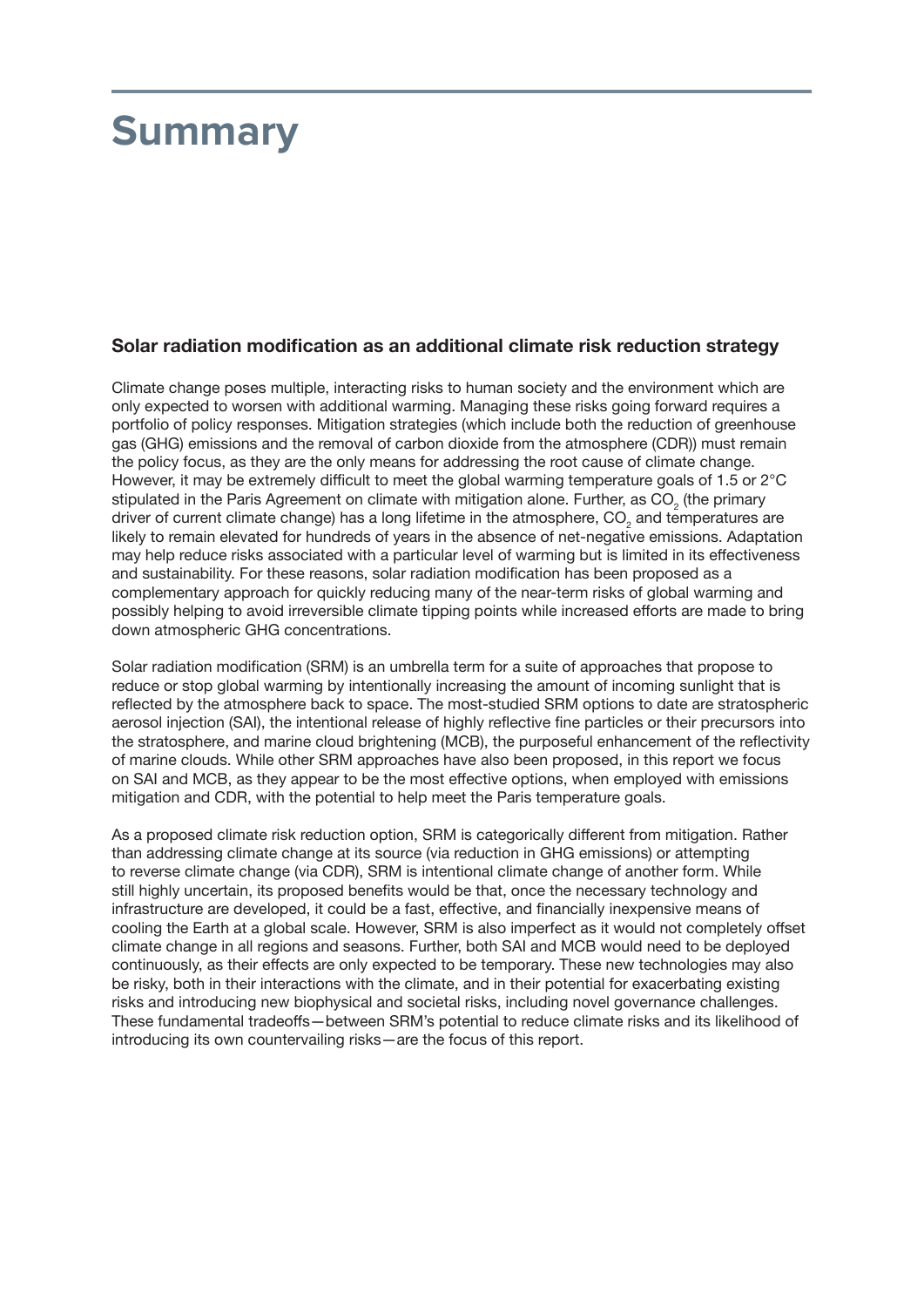#### **The risk-risk tradeoff framework**

In this paper, a risk-risk tradeoff framework is used to compare a world with SRM and a world without SRM in addressing climate change. The risk-risk tradeoff framework considers the full portfolio or scope of important consequences that may arise from a decision. In this framework, *risk*  is measured by both the *magnitude* of undesired consequences and the *likelihood* of the occurrence of these consequences. In the risk-risk *tradeoff framework*, the particular risk that an action or policy aims to address is referred to as the target risk, the additional risks that are produced in addressing the target risk are called *countervailing risks*, and ancillary reductions in non-target risks and other gains are termed *co-benefits*. The framework then identifies key attributes for comparing these risks, including the type, magnitude, likelihood, timing, and distribution of consequences associated with various actions or policies. The risk-risk tradeoff framework is intended to improve outcomes by helping analysts think beyond the direct costs and benefits associated with reducing the target risk alone. As with all public policies, SRM, as well as other climate policy options, might encounter "non-rational" public responses that could strongly influence decision-making; this report offers the risk-risk framework in order to help guide policies toward socially desirable outcomes informed by science.

### **Solar radiation modification within the risk vs. risk framework**

Based on the latest research literature, the potential impacts of adding SRM to a hypothetical policy portfolio of mitigation and adaptation could include the following (in which most effects would come from a global deployment of SAI, except where noted that the effect is specific to MCB):

|                                                                               | Impacts of adding SRM to mitigation and adaptation                                                                                                                                        |                                                                                                                                                                                                 |
|-------------------------------------------------------------------------------|-------------------------------------------------------------------------------------------------------------------------------------------------------------------------------------------|-------------------------------------------------------------------------------------------------------------------------------------------------------------------------------------------------|
|                                                                               | positive                                                                                                                                                                                  | negative                                                                                                                                                                                        |
|                                                                               | <b>Climatic benefits</b>                                                                                                                                                                  | <b>Climatic risks</b>                                                                                                                                                                           |
| <b>Impact</b><br>of SRM<br>on target<br>risk:<br>climate<br>change<br>impacts | SRM would be expected to quickly reduce<br>the significant future risks associated with<br>temperature rise in most regions of the<br>world. The most important such benefits<br>include: | SRM does not reverse climate change,<br>but rather is a different and additional<br>type of climate change with distinct<br>impacts, some of the most important of<br>which include:            |
|                                                                               | • reduction in the frequency and<br>intensity of extremes of temperature<br>and precipitation<br>• slowed melting of Arctic sea ice and                                                   | unintended climate changes<br>$\bullet$<br>(unintended warming or excessive<br>cooling due to uncertainty in our<br>estimates of the amount of SAI<br>needed)<br>regional precipitation changes |
|                                                                               | mountain glaciers                                                                                                                                                                         |                                                                                                                                                                                                 |
|                                                                               | • reduced loss of the Greenland and<br>Antarctic ice sheets slowed sea level<br>rise                                                                                                      |                                                                                                                                                                                                 |
|                                                                               | • reduced weakening of the Atlantic<br>meridional overturning circulation<br>reduction in the intensity of tropical<br>cyclones                                                           |                                                                                                                                                                                                 |
|                                                                               | • reduced decline in soil moisture<br>slight reduction in atmospheric<br>carbon dioxide concentrations                                                                                    |                                                                                                                                                                                                 |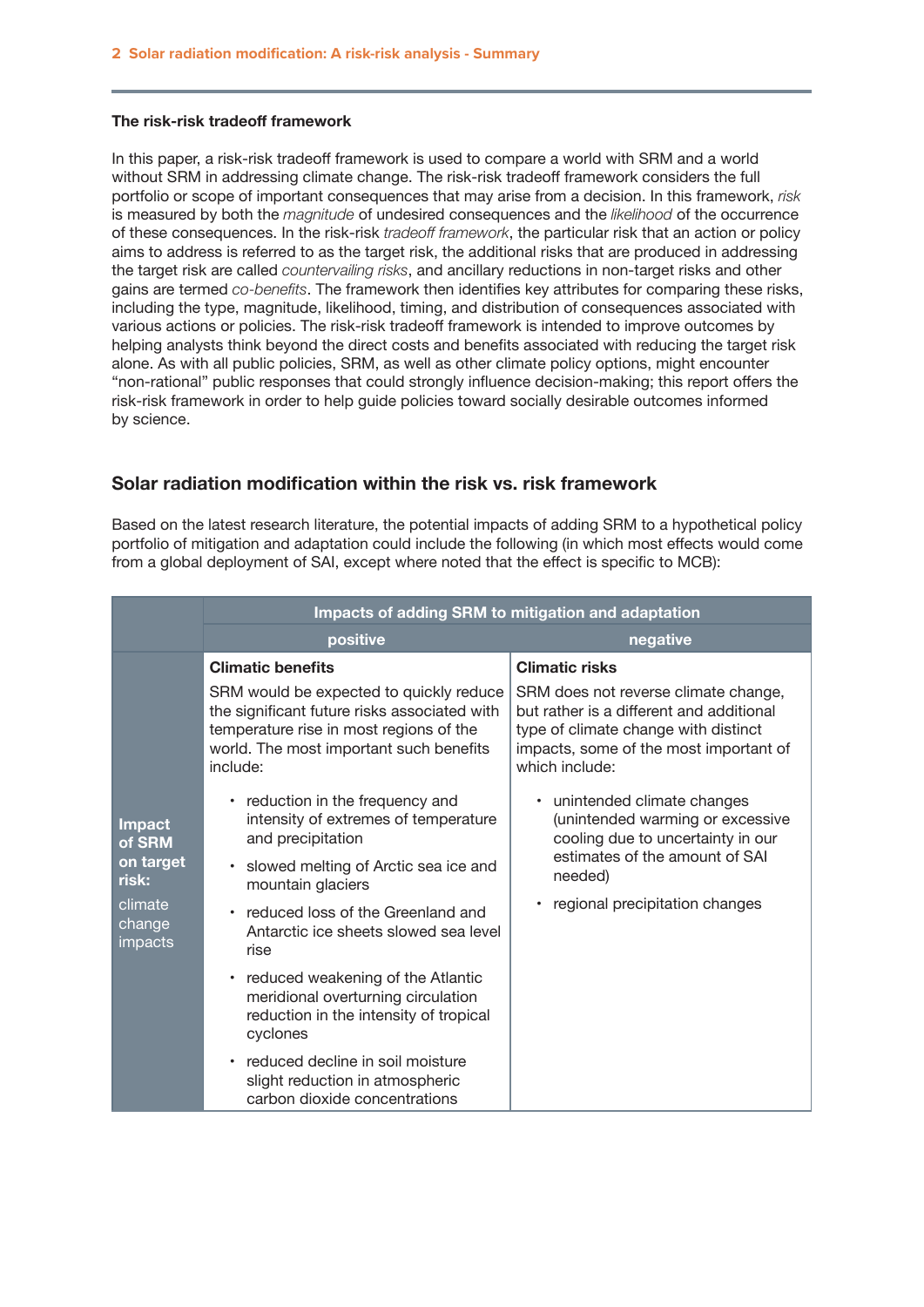|                                                       | <b>Co-benefits</b>                                                                                                                                                                                                                                     | <b>Countervailing risks</b>                                                                                          |
|-------------------------------------------------------|--------------------------------------------------------------------------------------------------------------------------------------------------------------------------------------------------------------------------------------------------------|----------------------------------------------------------------------------------------------------------------------|
|                                                       | SRM could have the side benefits of<br>reducing other risks or adding value, both<br>biophysical and social. Examples include:                                                                                                                         | Depending on the technology employed,<br>SRM introduces some novel risks, both<br>biophysical and social, including: |
| <b>Ancillary</b><br>impacts of<br><b>SRM:</b><br>non- | • reduced tropospheric ozone<br>• increase in water availability over<br>land in the tropical regions (MCB)                                                                                                                                            | increased acid deposition in pristine<br>$\bullet$<br>areas in the high latitudes                                    |
|                                                       |                                                                                                                                                                                                                                                        | effects on stratospheric ozone                                                                                       |
|                                                       |                                                                                                                                                                                                                                                        | light diffusion and dimming<br>$\bullet$                                                                             |
| climate<br>change<br>impacts                          |                                                                                                                                                                                                                                                        | potential for international conflict<br>$\bullet$<br>and other societal risks                                        |
|                                                       |                                                                                                                                                                                                                                                        | potential interactions with a major<br>$\bullet$<br>volcanic eruption                                                |
|                                                       |                                                                                                                                                                                                                                                        | shock of sudden termination<br>$\bullet$                                                                             |
|                                                       |                                                                                                                                                                                                                                                        | increase in salt deposition over land<br>$\bullet$<br>(MCB)                                                          |
|                                                       | Positive or negative impacts                                                                                                                                                                                                                           |                                                                                                                      |
|                                                       | • influence on motivation for emissions abatement policy or behaviour<br>light diffusion and dimming and its effects on human health, ecosystems,<br>and agriculture<br>• effects on procedural and distributional justice, and other ethical concerns |                                                                                                                      |
|                                                       |                                                                                                                                                                                                                                                        |                                                                                                                      |
|                                                       |                                                                                                                                                                                                                                                        |                                                                                                                      |

Of course, SRM deployment would not occur in isolation, so its benefits and risks would depend on a number of other factors, including the particular goals of the SRM deployment, the background emissions pathway and adaptation plans being followed, sustainable development goals pursued, and the governance framework in place. Conceptually, the emissions pathway and anticipated adaptive capacity would determine the level of residual climate risk that might be addressed by SRM. SRM deployment and its governance would then seek to simultaneously minimize these climate risks, maximize additional gains, and limit its own added climate and countervailing risks. To make these tradeoffs explicit, in the full report we consider three specific climate risk management scenarios with different relative contributions of mitigation and SRM.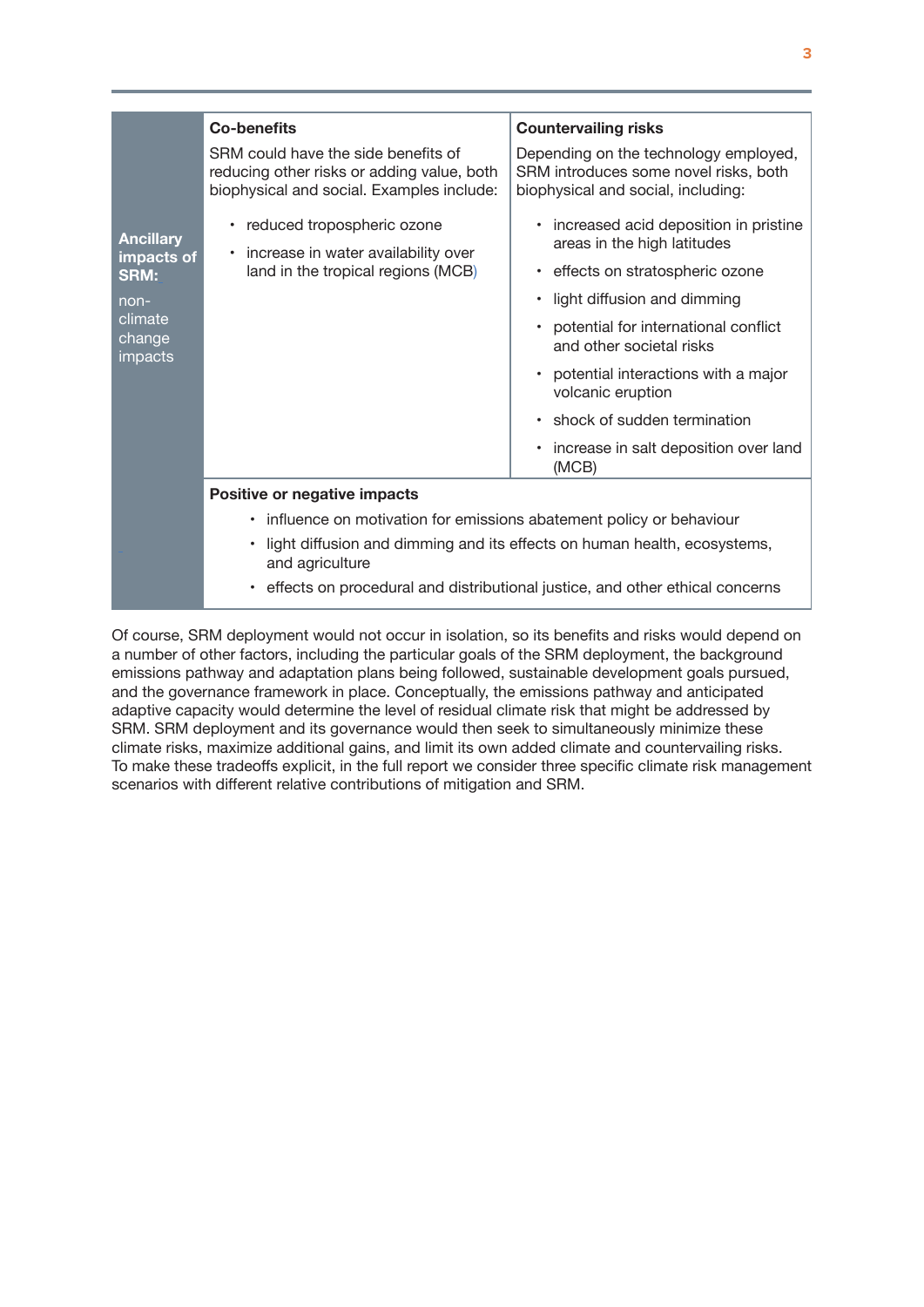### **Key insights**

**1) Employing a risk-risk framework in policy analysis and decision-making concerning SRM would enable a more comprehensive assessment, comparison, and management of risks associated with climate change, emissions reductions, CDR, adaptation, and SRM.** This riskrisk framework would include identifying and weighing impacts on the target risk, countervailing risks, and co-benefits, recognizing that they may interrelate in complex ways. The public and policymakers may encounter heuristics and biases that influence decision making, and a risk-risk framework can help strengthen deliberation addressing the full portfolio of important impacts. Attempts to identify measures that minimize overall risk can help reduce the single target risk but also limit or reduce multiple countervailing risks in concert.

**(2) The target risk that SRM seeks to address is the risk of climate change, taking into account the emission scenario and the effects of emissions reduction, CDR, and adaptation.** Depending on the policy pathway, these risks may be large.

**(3) As a target risk reduction strategy (along with emissions reductions, CDR, and adaptation), SRM deployment may have the potential to reduce climate risks, yielding large direct benefits to humans and natural ecosystems.** By reducing the global mean temperature increase (or by stabilizing temperature at a given target) SRM could potentially lessen the near-term damages of climate change and lower the chances of crossing irreversible climate tipping points.

**(4) SRM could pose countervailing risks to biophysical systems.** These could include (depending on the SRM approach) changes in stratospheric ozone and surface UV radiation, acid rain, and unintended climate changes such as altered temperature and precipitation patterns or excessive cooling. The level of many of these risks would be partially affected by the design and governance of an SRM deployment.

**(5) SRM could also pose countervailing risks to societal systems.** These could include (depending on the approach) the risk of international conflict over deployment (especially in cases of ungoverned and unilateral deployment, the prospect or threat of deployment, or perceived harms between deployment and local/regional unexpected impacts), the risk of rapid climate change resulting from sudden termination (which is also a biophysical risk), and the risk that SRM could displace GHG emissions mitigation, among other concerns. Again, the level of many of these risks would be partially affected by the design and governance of an SRM deployment.

**(6) SRM could present some co-benefits.** The co-benefits of some SRM approaches may include an increase in diffuse solar radiation (sunlight), which may be beneficial to some ecosystems and crops, and slightly reduced tropospheric ozone in the mid and high latitudes. However, these uncertain effects are likely to be small and are not expected to play a significant role in weighing riskrisk tradeoffs.

**(7) Policymaking regarding SRM should compare its effects on multiple risks (including target risk reductions, co-benefits, and countervailing harms), as part of a policy portfolio that also takes into account emissions reductions, CDR, and adaptation.** These interconnected effects should be assessed in terms of their likelihood, impact, timing, uncertainty, distribution, and related factors.

**(8) Different levels of SRM may pose different implications for overall risk depending on the technology, its deployment, and governance**. Higher levels of SRM may be expected to yield greater decreases in temperature-associated climate target risks, but also increases in SRM's own countervailing risks. The particular levels and response patterns of target and countervailing risks to varying levels of SRM would depend on the SRM technology, deployment strategy, and governance mechanisms employed. It is possible that the level of SRM that minimizes total risk may be a low-tointermediate level of deployment designed to avoid the worst near-term climate impacts by shaving the peak warming while GHG emissions mitigation and CDR efforts take effect.